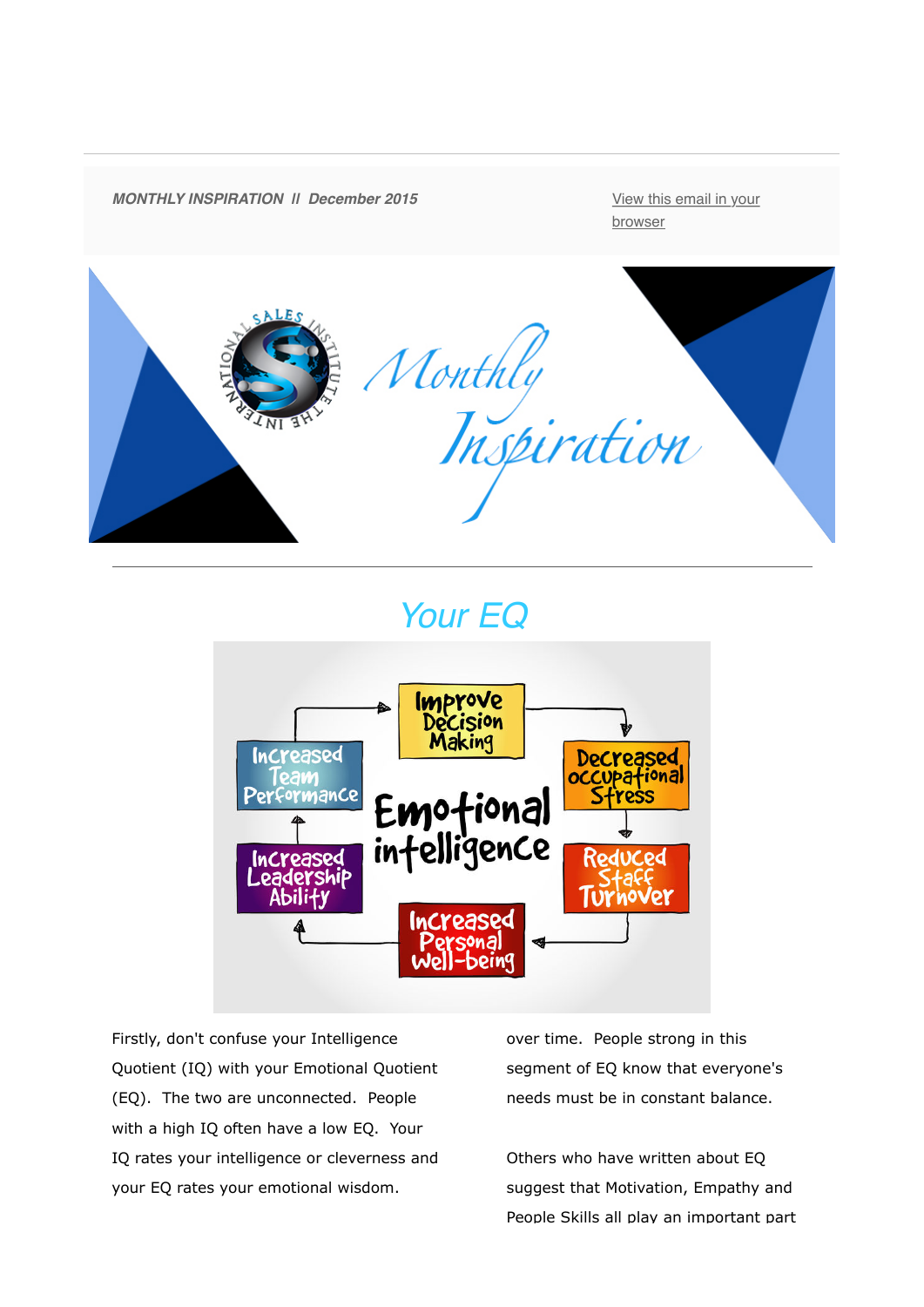Regrettably the business boardrooms of the world are full of people with very high IQs and not so high EQs. All of their businesses are critically dependent on their EQ to relate to their staff and their customers (people). This is where their EQ can give them the edge, unlike their IQ which is determined substantially at birth. EQ can be developed throughout their life.

Let's look at take a look at what makes up your EQ. According to the authors of Emotional Intelligence 2.0, Travis Bradberry & Jean Greaves, there are four distinct components through which to determine your EQ. These are:

- Self Awareness Strategies
- Self Management Strategies
- **•** Social Awareness Strategies
- Relationship Management Strategies.

Self Awareness is a deep-seated desire to know yourself intimately, and may often become a never-ending objective, such is the commitment to constantly review and get to know your ever-changing self. Self Management is a deep desire to continually use your awareness of your emotions to choose carefully and wisely, what to say and do, even when your emotions seem to want to take control of you.

Social Awareness is the deep seated ability to know how someone is feeling before they ever tell you about the issues which are impacting on them, regardless of if their issues are heartbreaking

in assessing, developing and creating a persons EQ.

People Skills all play an important part

If you are a sales professional and you already have to some extend all these EQ strategies, then the next stage in the process is to use them skilfully when dealing with others. The Institutes 12 Immutable Laws of [Relationship Based Selling clearly](http://theinternationalsalesinstitute.us11.list-manage.com/track/click?u=933b80e7a2e18bb216f31e81e&id=983076ac95&e=dbf1c93ab8) supports the Relationship Management and Social Awareness strategies of your EQ development process.

The continuous development of your Self Awareness and Self Management strategies of EQ have also been addressed within your sales career information and sales management information career books.

The other issues of Motivation, Empathy and People Skills can be also further explored throughout the ISI library and particular reference can be found about EQ and its pertinence to the sales profession within the document [Emotional Intelligence.](http://theinternationalsalesinstitute.us11.list-manage.com/track/click?u=933b80e7a2e18bb216f31e81e&id=00a5be1fd7&e=dbf1c93ab8)

If you're a sales manager and you wish to include the subject of EQ assessment into your future recruiting interviews, you can access a document called [Interview Questions to Assess Emotional](http://theinternationalsalesinstitute.us11.list-manage2.com/track/click?u=933b80e7a2e18bb216f31e81e&id=42272308aa&e=dbf1c93ab8) Intelligence, in the ISI library which will be of great assistance.

You may also wish to expand your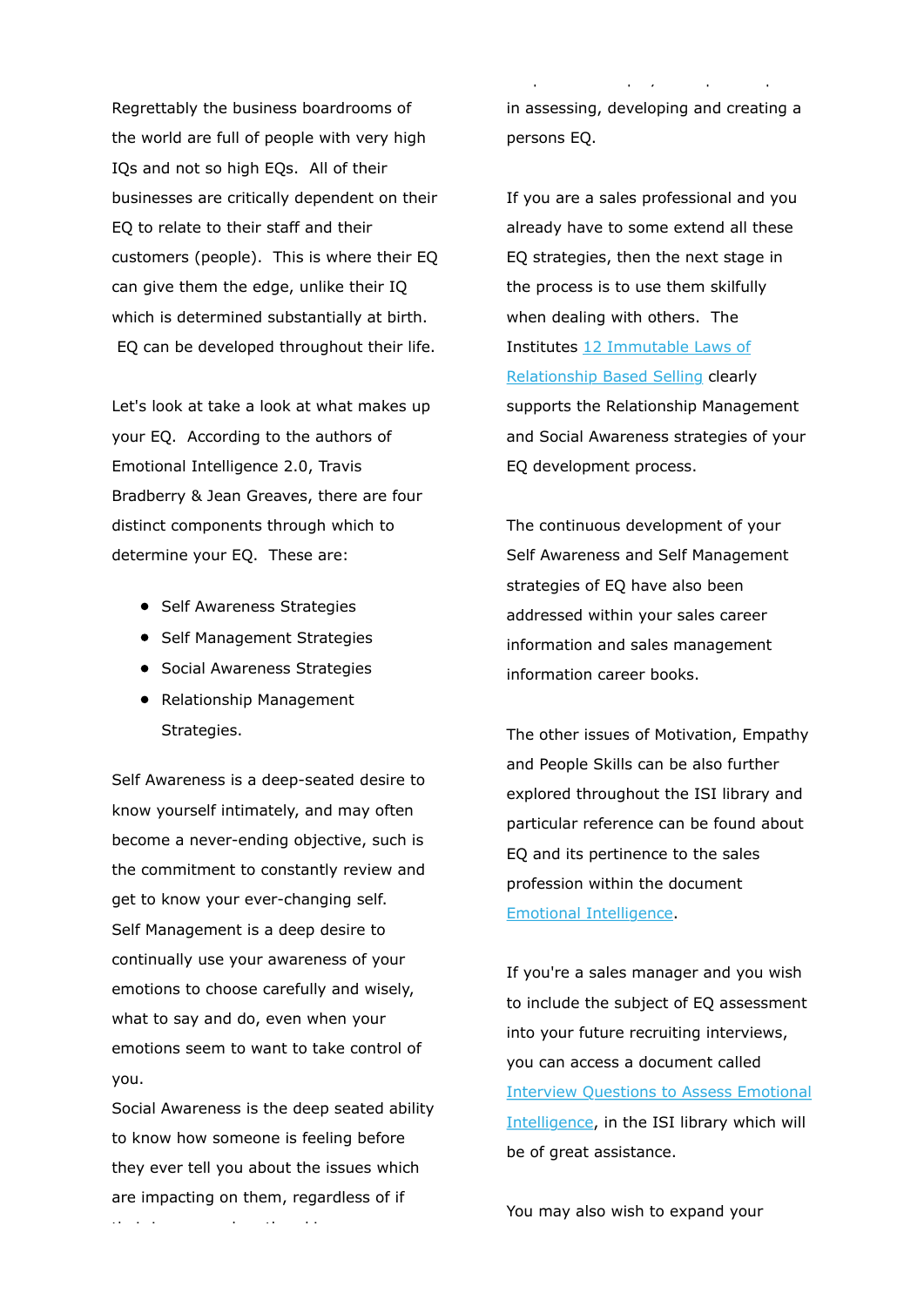their issues are heartbreaking or pleasurable.

Relationship Management is the deep seated desire to endlessly work on your relationships with others in the knowledge that the original union (wedding) and the resultant honeymoon will need to be constantly reviewed and never taken for granted in order to ensure that the relationship will grow and be sustained

knowledge on Emotional Intelligence by [reading Emotional Intelligence 2.0 by](http://theinternationalsalesinstitute.us11.list-manage1.com/track/click?u=933b80e7a2e18bb216f31e81e&id=a18d34d77a&e=dbf1c93ab8) Travis Bradberry & Jean Greaves.

We wish you continued relationship success with all those around you by assessing and continuously developing your abundant and endless EQ capabilities.

### **This months member offer: Sales Professionals & Sales Managers.**

Purchase a copy of either the Professional Sales Skills Program or the Professional Sales Management Program and **receive 10 complimentary** Professional Sales Memberships, to gift to your colleagues.

This unique DIY program is job & industry specific, designed to complete one of the twelve sections each month, or, more quickly if you wish.

Professional Sales Skills Program - Digital Download - \$250AUD

#### **Professional Sales Management Program**



A proactive and instructive program for re-engineering your sales management practices.

## **[Purchase NOW](http://theinternationalsalesinstitute.us11.list-manage.com/track/click?u=933b80e7a2e18bb216f31e81e&id=a4627306c9&e=dbf1c93ab8)**

Professional Sales Management Program - Digital Download - \$400AUD

**[Purchase NOW](http://theinternationalsalesinstitute.us11.list-manage.com/track/click?u=933b80e7a2e18bb216f31e81e&id=1260ce7b72&e=dbf1c93ab8)**

#### *A fraction of the cost of most in-house training courses.*